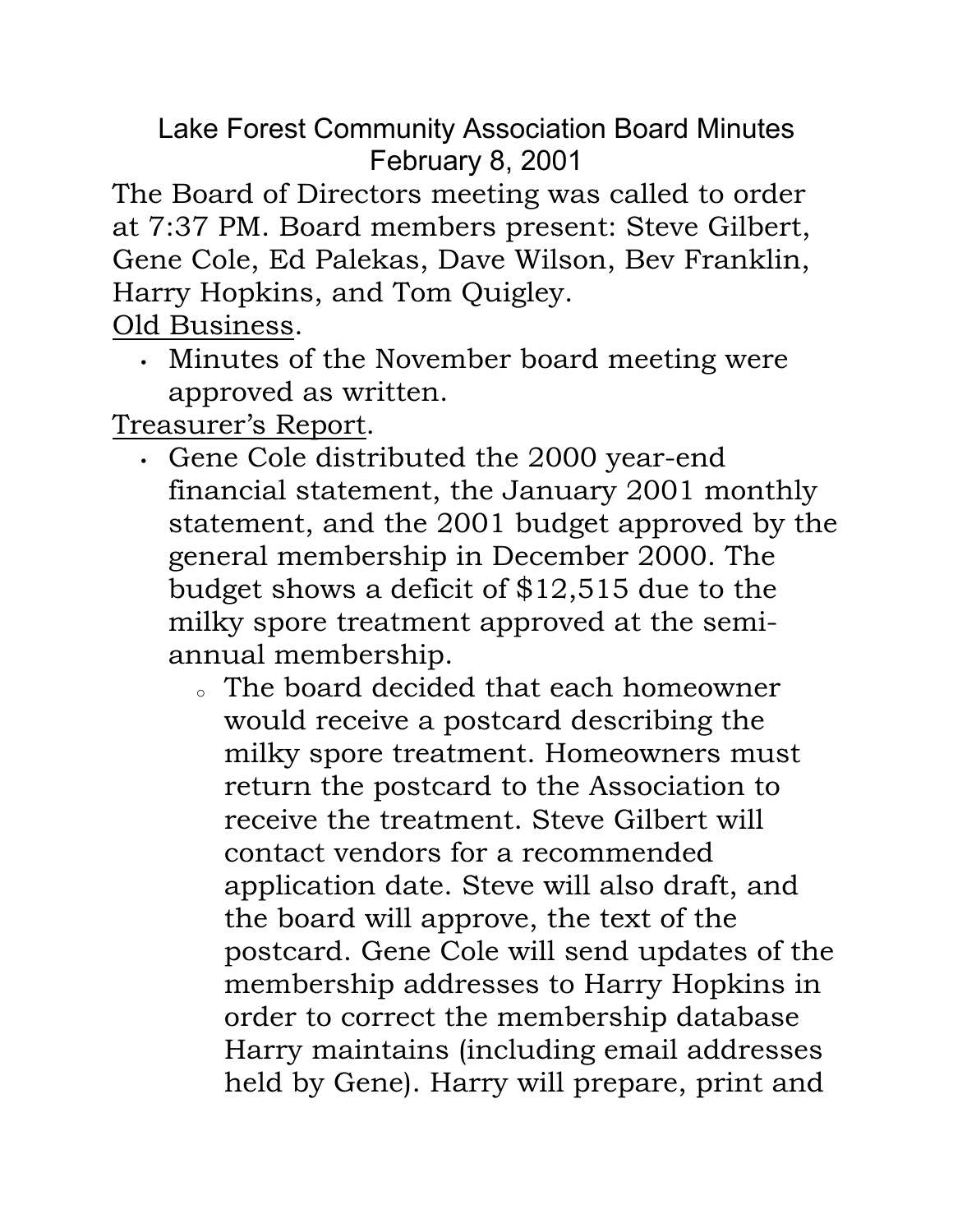mail the postcards to the membership in March.

- Gene presented a draft dues collection letter for board approval. The board suggested numerous changes that Gene agreed to incorporate. The recorded changes are:
- First paragraph.
	- <sup>o</sup> First line, delete "20010"
	- <sup>o</sup> Third line, change "Association" to "association"
	- <sup>o</sup> Fourth line, change "Title" to "Bylaws"
- Second paragraph.
	- <sup>o</sup> Change second sentence to read "If you are a renter, please call or email Gene Cole (703- 455-6039, MrMrsBMW@aol.com), pass this notice to your landlord, or return it to the association advising the board of your landlord's name and address."
	- <sup>o</sup> Change third sentence to read "If you have questions regarding the annual dues, please contact Gene Cole."
- Third paragraph.
	- <sup>o</sup> First sentence, change "Association" and "Web" to lower case
	- <sup>o</sup> Change Gene's address to the association's address.

Secretary's Report. Nothing significant to report. New Business.

• The board approved increasing the budgeted amount for the Holiday Decoration Contest yard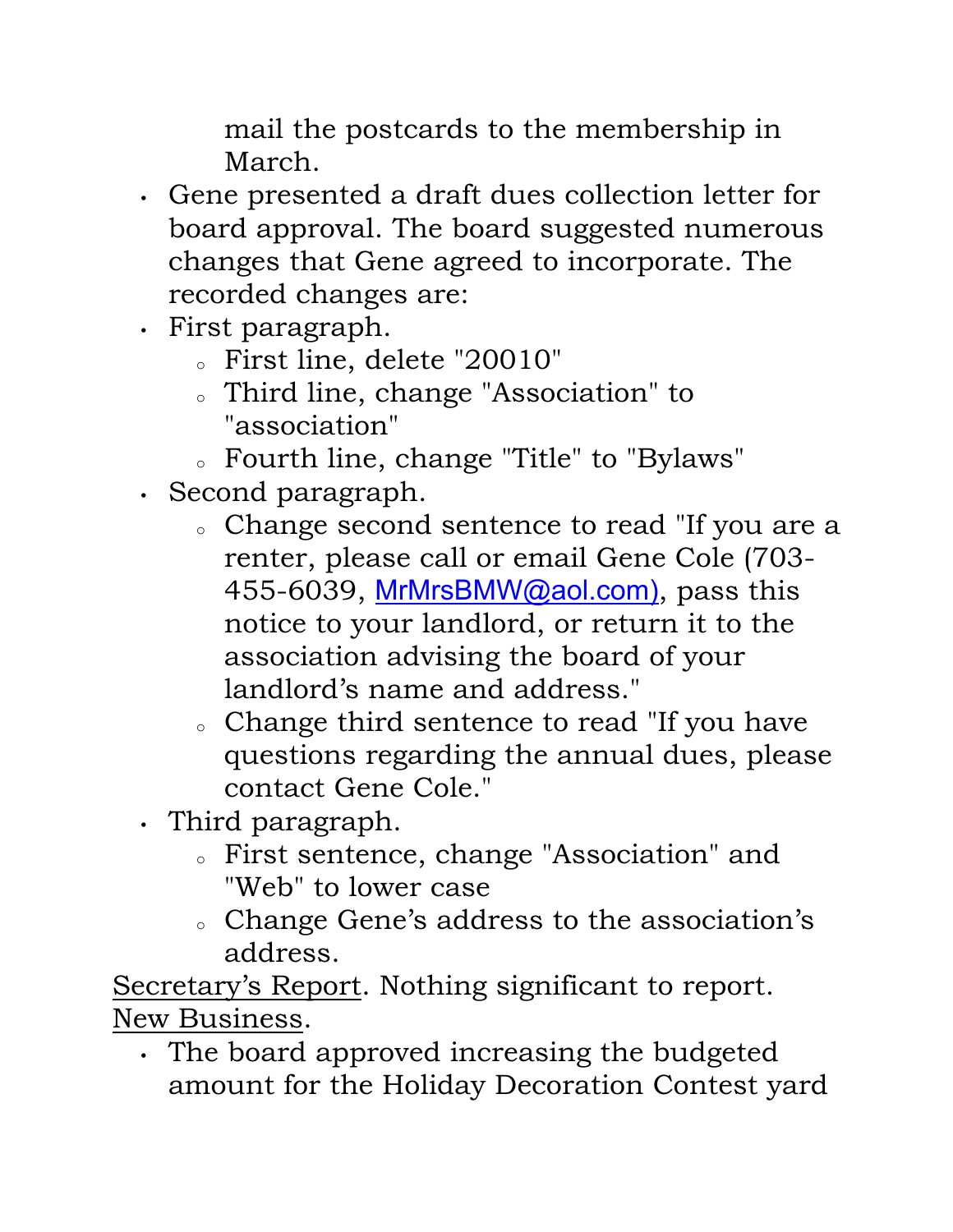signs from \$75 to \$100. The increase covers the extra cost incurred by Harry Hopkins. Harry will keep the signs until next year.

- The board agreed that the chickens at 7716 Cervantes Lane must go. The association bylaws prohibit the keeping of livestock or poultry. Steve Gilbert will draft and send a letter, on behalf of the board, to the owners. The board continued with a general discussion of how the community could better live within the association rules. Tom Quigley will write a newsletter article.
- Harry Hopkins reported that he had updated the web site to include the winners of the Holiday Decoration Contest and had modified the posted articles to reflect the results of the semi-annual association meeting.
- Dave Wilson gave Ed Palekas the association registration for 2001.
- Tom Quigley asked that a reminder for homeowners to shovel their sidewalks and walks after a snowfall be included in the fall newsletter.
- Steve Gilbert reported several items:
	- <sup>o</sup> Mike Yurina will contact a contractor to repair the brick entrance signs at Maritime and Modisto.
	- <sup>o</sup> The Fairfax County Park Authority will hold a meeting 21 Feb 01, 7:30 p.m. at Sangster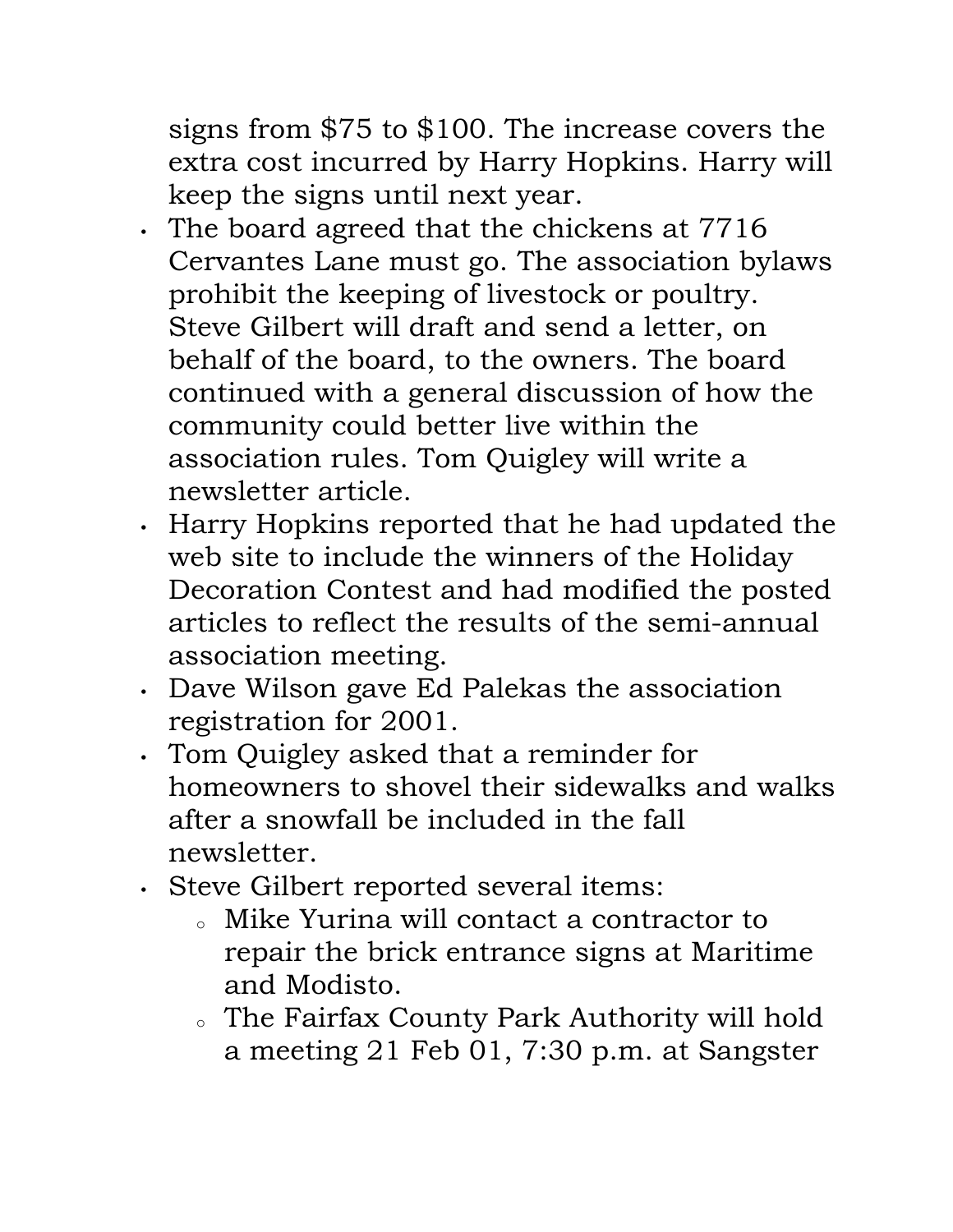Elementary to discuss the South Run Park Master Plan revision.

- <sup>o</sup> Representative James Dillard desires to speak to the board or general membership. The board recommended the June general meeting scheduled for 14 June 2001 (tentative).
- The board discussed content for the spring newsletter (draft due next meeting).
	- <sup>o</sup> An article describing association rules.
	- . An announcement for the spring yard sale (May 12, May 19 as alternate) and an announcement for the general meeting in June.
	- <sup>o</sup> A request for homeowners to add recommendations to the contractor section on the association web page.

President's Action Items.

- Steve Gilbert: A letter to the owners of the chickens requesting that they dispose of their poultry (violation of association bylaws); contact milky spore vendor for application date; the text for the milky spore postcard; a summary of the December general meeting for the newsletter.
- Tom Quigley: An article for the spring newsletter describing association rules.
- Bev Franklin will put together the spring newsletter.
- Harry Hopkins will prepare, print and mail the milky spore postcards.